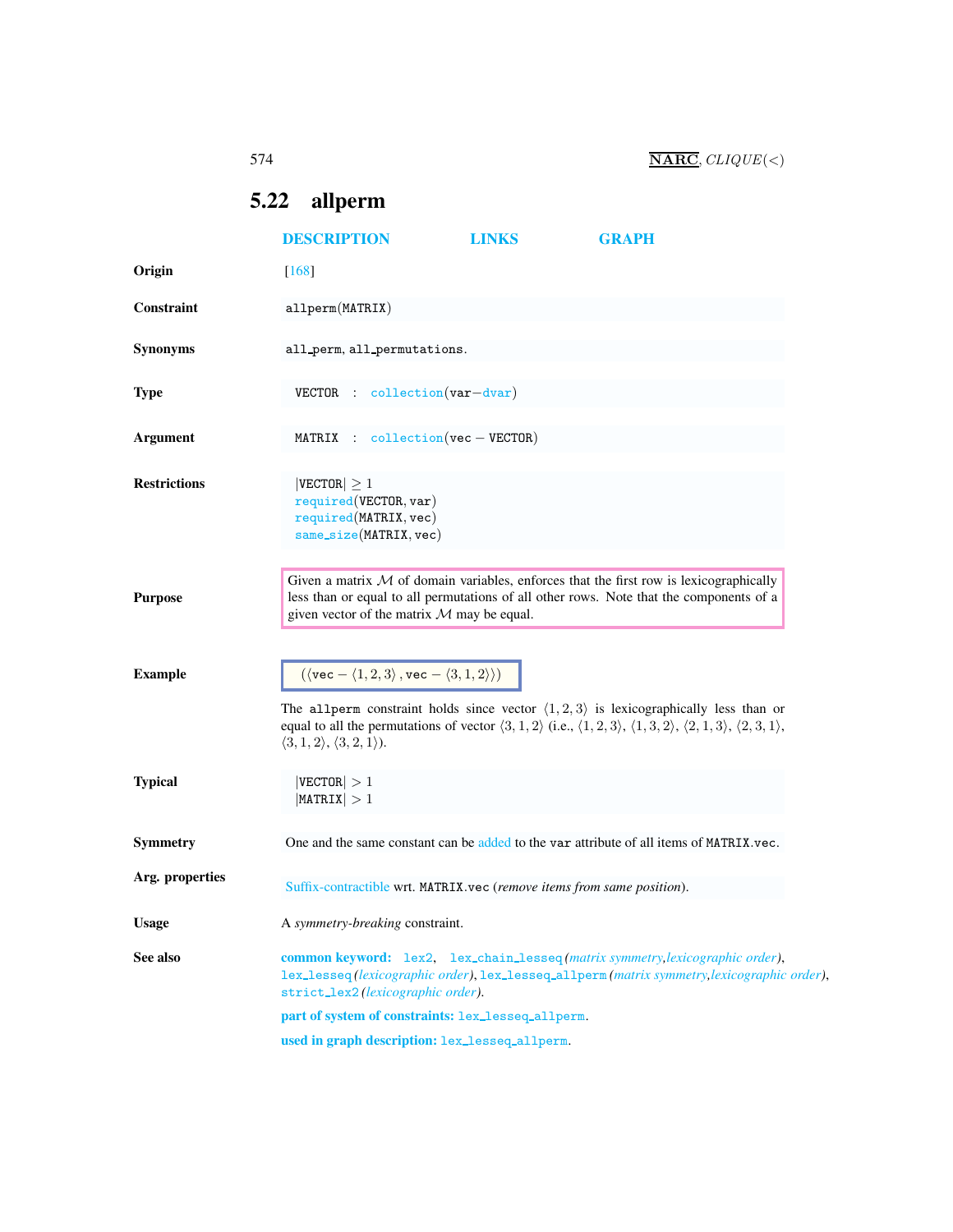## <sup>20031008</sup> 575

Keywords characteristic of a constraint: sort based reformulation, vector. constraint type: order constraint, system of constraints. final graph structure: acyclic, bipartite. modelling: matrix, matrix model. symmetry: matrix symmetry, symmetry, lexicographic order.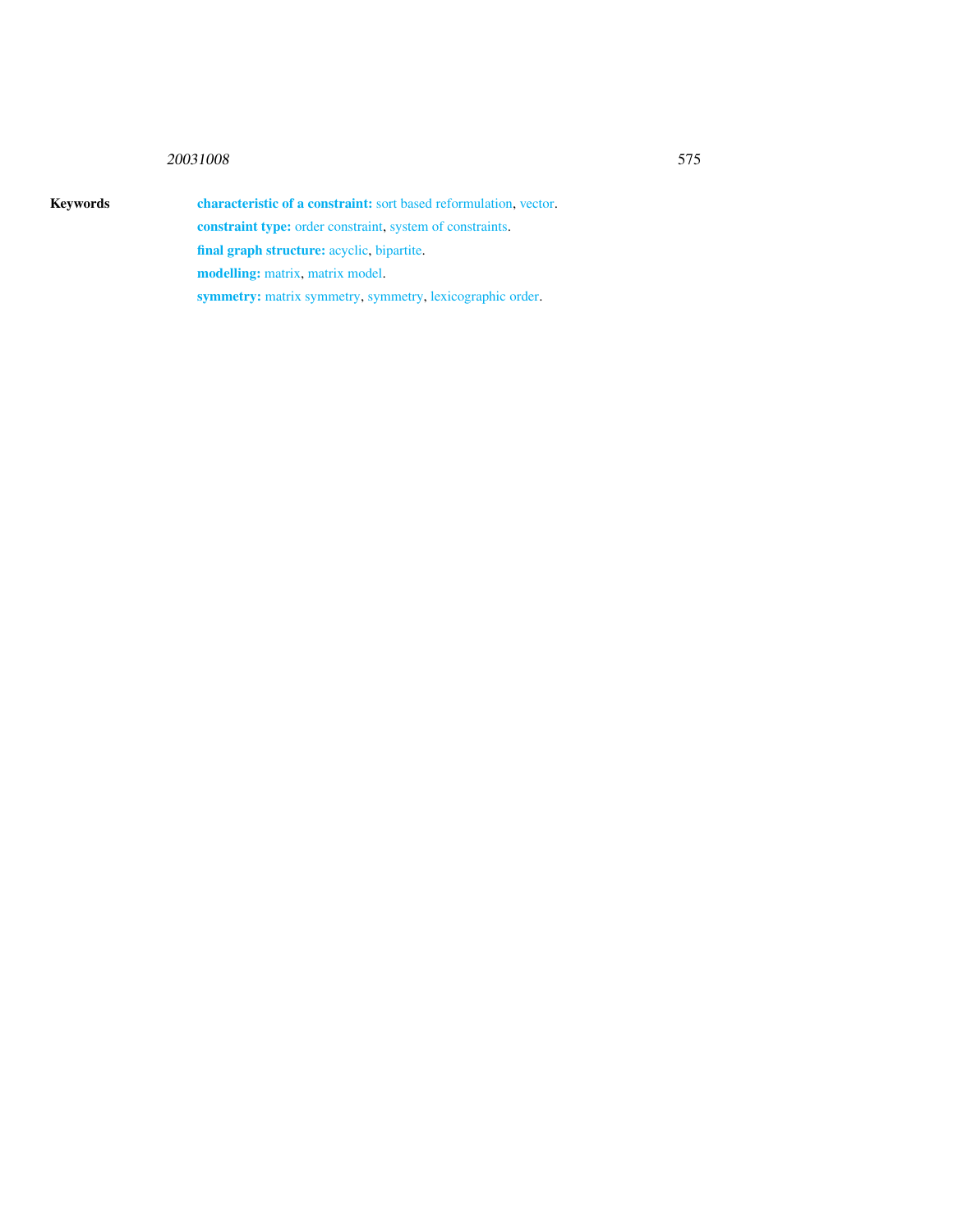<span id="page-2-0"></span>

| Arc input(s)        | MATRIX                                                                                                   |  |  |
|---------------------|----------------------------------------------------------------------------------------------------------|--|--|
| Arc generator       | $CLIQUE(<) \rightarrow$ collection(matrix1, matrix2)                                                     |  |  |
| Arc arity           | 2                                                                                                        |  |  |
| Arc constraint(s)   | $\bullet$ matrix1.key = 1<br>$\bullet$ matrix2.key $>1$<br>• lex_lesseq_allperm(matrix1.vec,matrix2.vec) |  |  |
| Graph property(ies) | $\mathbf{NARC} =   \mathbf{MATRIX}   - 1$                                                                |  |  |
| Graph class         | $\bullet$ ACYCLIC<br>• BIPARTITE<br>$\bullet$ NO_LOOP                                                    |  |  |

Graph model We generate a graph with an arc constraint lex\_lesseq\_allperm between the vertex corresponding to the first item of the MATRIX collection and the vertices associated with all other items of the MATRIX collection. This is achieved by specifying that (1) an arc should start from the first item (i.e.,  $matrix1.key = 1$ ) and (2) an arc should not end on the first item (i.e.,  $matrix2.key > 1$ ). We finally state that all these arcs should belong to the final graph. Parts  $(A)$  and  $(B)$  of Figure  $5.48$  respectively show the initial and final graph associated with the Example slot.



<span id="page-2-1"></span>Figure 5.48: Initial and final graph of the allperm constraint